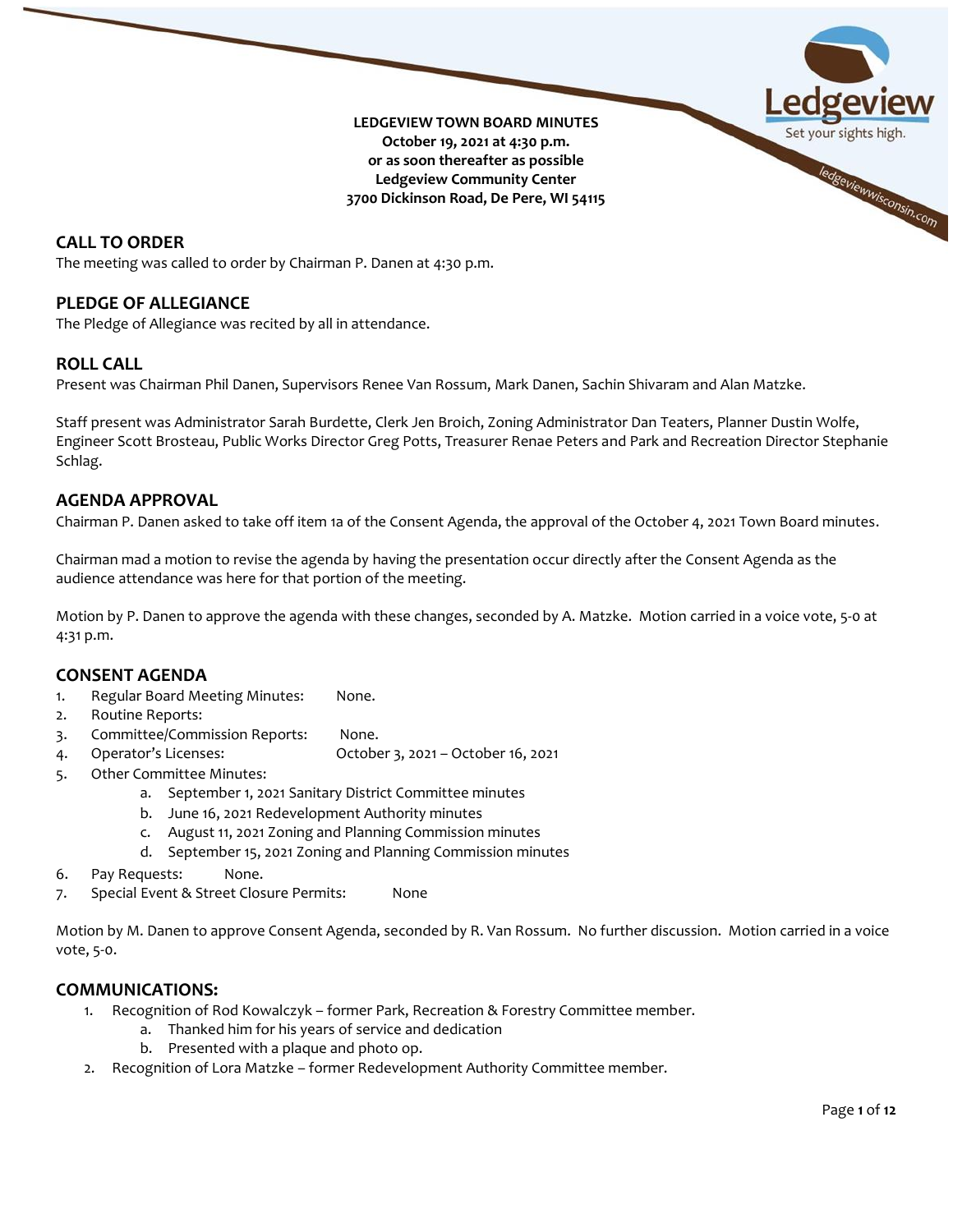# **PRESENTATION: [NEW BUSINESS, ITEM NO. 9] 4:33 p.m.**

1. McGrath Consulting's presentation of findings from the Ledgeview Fire Department and Emergency Services Review and Analysis.

Dr. Tim McGrath, the CEO and Project Manager of McGrath Consulting presented his findings of the study, along with help from his consulting team. Present were Chief Mike Stried and Ms. Malayna Halvorson Maes.

Dr. McGrath started out the presentation reiterating that the study is a snapshot of the time of completion. Stated that they are not the same fire department as they were ten years ago. The main findings had to deal with governance (Town Board's Authority / Role), Dysfunction / Interpersonal Relations, Wisconsin SPS 330, Data, Human Resources and Training.

Stated that all departments in the state need to meet certain standards according to Wisconsin SPS 330 which articulates what they will hold you responsible for. Volunteer fire departments have a hard time meeting these standards.

Dr. McGrath gave a summary of his report which was based on a list of recommendations in priority of hierarchy. Items rated as a Priority 1 were deemed 'Urgent / Immediate' as it could pose a threat to a member's life, legal and/or regulatory compliance violations. Priority 2 were deemed 'Pressing' as it would have a significant impact on organization. Priority 3 were 'Important' as the organization would benefit by addressing these items soon. Priority 4 were for 'Future Consideration' as it could contain items that needed to be addressed or for future plan of action. Lastly, Priority 5 were 'Information Only' as the Town should just be aware and take under consideration.

Report pressed the question, "Who runs the Fire Department?" Explained why it has to be the Board vs the Fire Chief.

Stated there was a lot of mistrust between the members. Suggested that the Fire Chief not be elected by members and that they should be appointed based on qualifications. Noted the need for the Fire Chief to get assistance.

Went over some of the more / most positive points, being the current members have a lot of camaraderie, good group of core people, good apparatus, chain of command is followed, good training, usually get things when needed, and have a great facility.

Some of the weaknesses that were noted were the communication between the officers and the member doesn't exist. Its members are losing interest; there is weak leadership and unqualified members. The training continues to regress; there is a lack of daytime members even though there is no data to show that more daytime members are actually needed. There is still the sense of a 'good old boys club'; and the department leadership does not hold members accountable.

Went over the results from a SWAT exercise, find out the internal strengths and weaknesses of the department. Internal strengths: dedication External strengths: mutual aid and training opportunities Internal weakness: the meeting room External threat: Town Board

Within the report Dr. McGrath provided a proposed organization chart for governance.

Ms. Malayna Halvorson Maes who is the Human Resources consultant spoke about critical priorities that need to be addressed and completed.

First being that there needs to be definition as to how members are paid. Fair labor standards allow for individuals in a public sector to volunteer your time. All comes down to how they are compensated. Volunteers are also able to be paid. Cannot pay an employee on an hourly basis if they are volunteers, but can stipend based on showing up. Hourly basis has to follow minimum wage laws and all overtime laws. Currently how members are being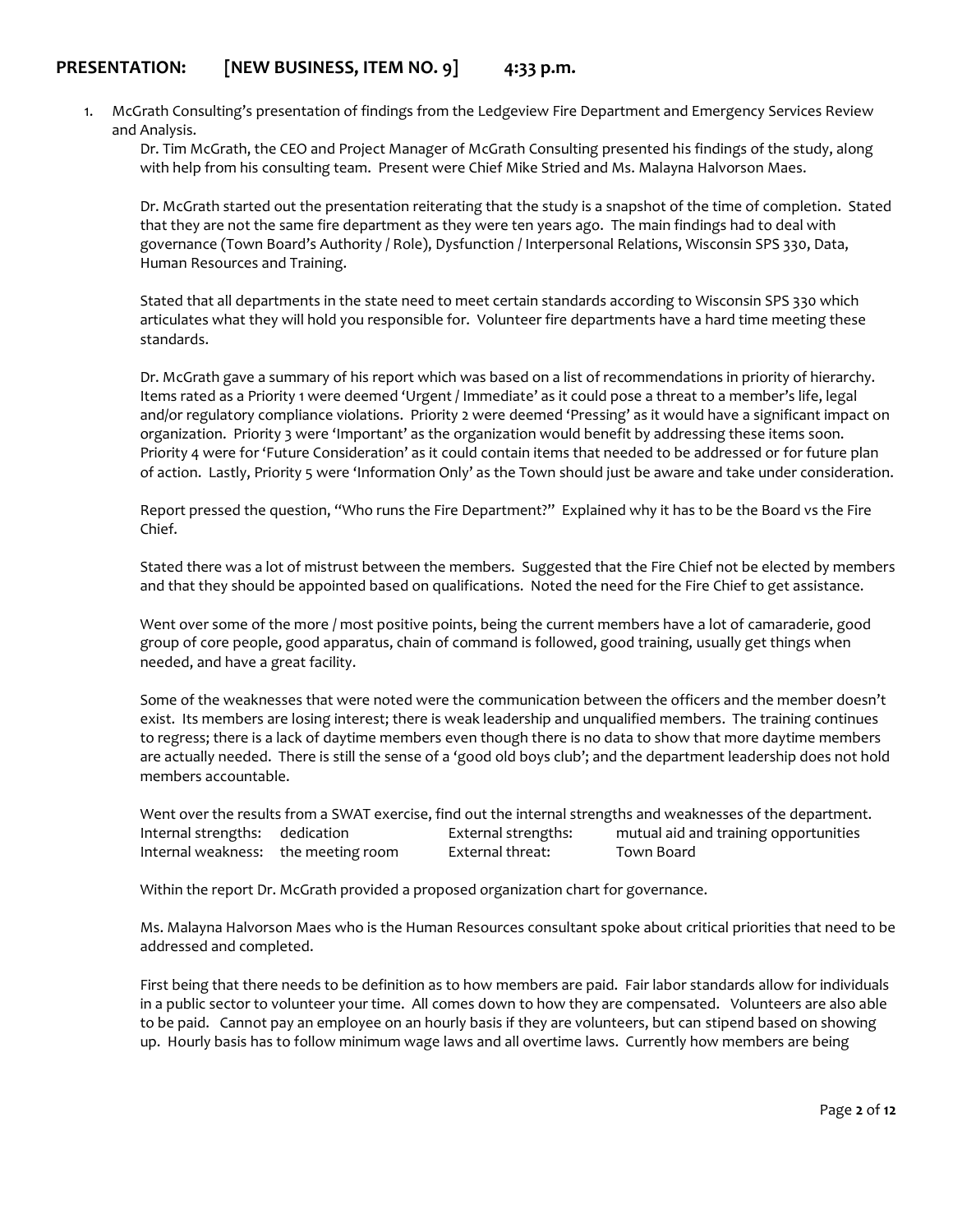compensated right now needs to be corrected. If they are going to be volunteers have to remove the per call, per hour as that is an hourly employee.

There is a true desire to get the organization going in the right direction. The first steps are to break down the barriers which starts at the top and works its way down the organization. Strong recommendation is that the chief along with his officers start routine meaningful conversations with the town administration. The Town is not able to address or help the organization if they don't know.

Dr. McGrath spoke again and recommended that staff get training on emergency reporting. Staff should know how to retrieve reports and data, spend the money to get that training.

Dr. McGrath then spoke to the Board. He recommended that they need to first appoint a fire chief. Even to appoint an interim fire chief that is someone who understands and can spend the time to begin to approach the "us / them" and bring people together. Or, appoints a fire chief as full time, who reports to the Town Administrator and within twenty-four months they should be able to meet the SCS 330 standards.

Or, the Town can contract out and disband this organization. There is the possibility to contract out with De Pere, or Green Bay.

Another point made is pertaining to the current facilities. Ledgeview does have two stations, but neither go across the interstate. So there is a large area that cannot meet the 1720 standards. A need for a third station is something that needs to be watched, and to determine if it needs to be built or something that GB Metro can take care of.

Chairman Danen thanks Dr. McGrath and his team for his services and the efforts that have done.

Chairman P. Danen then opened the floor and asked the audience if anyone had any other questions or further comments for Dr. McGrath or his team with relation to the fire report.

Floor opened up for questions for public comment as it relates to the fire report at 5:32 p.m.

There was one question in which Ms. Malayna Halvorson Maes addressed as to whether the department can run as a volunteer paid on call, and the answer is affirmatively being "YES". The Town will have to make a determination as to whether they are going to make the paid on call be hourly or a paid on a per-steepened basis, anything timed productivity goes away. Meaning they would get a rate of pay if they show up to a fire, and they would get a rate of pay if they show up to training.

After a call for further comments, the floor was closed. Chairman P. Danen suggested to make a motion to accept the report and keep it on file with the Town.

Supervisor A. Matzke made a motion to accept the report and keep it on file with the Town. Motion seconded by S. Shivaram. Motion carried in a 5-0 voice vote unanimously at 5:34 p.m.

Dr. McGrath wanted to add that an area the Fire Department is doing extremely well is fire prevention pertaining to the occupancies and inspections and getting those monies.

## **PUBLIC COMMENT:**

Chairman P. Danen opened public comment up to anything else or anything relative to the agenda or public hearings at 5:35 p.m.

After a call for additional comments, public comment was closed at 5:36 p.m.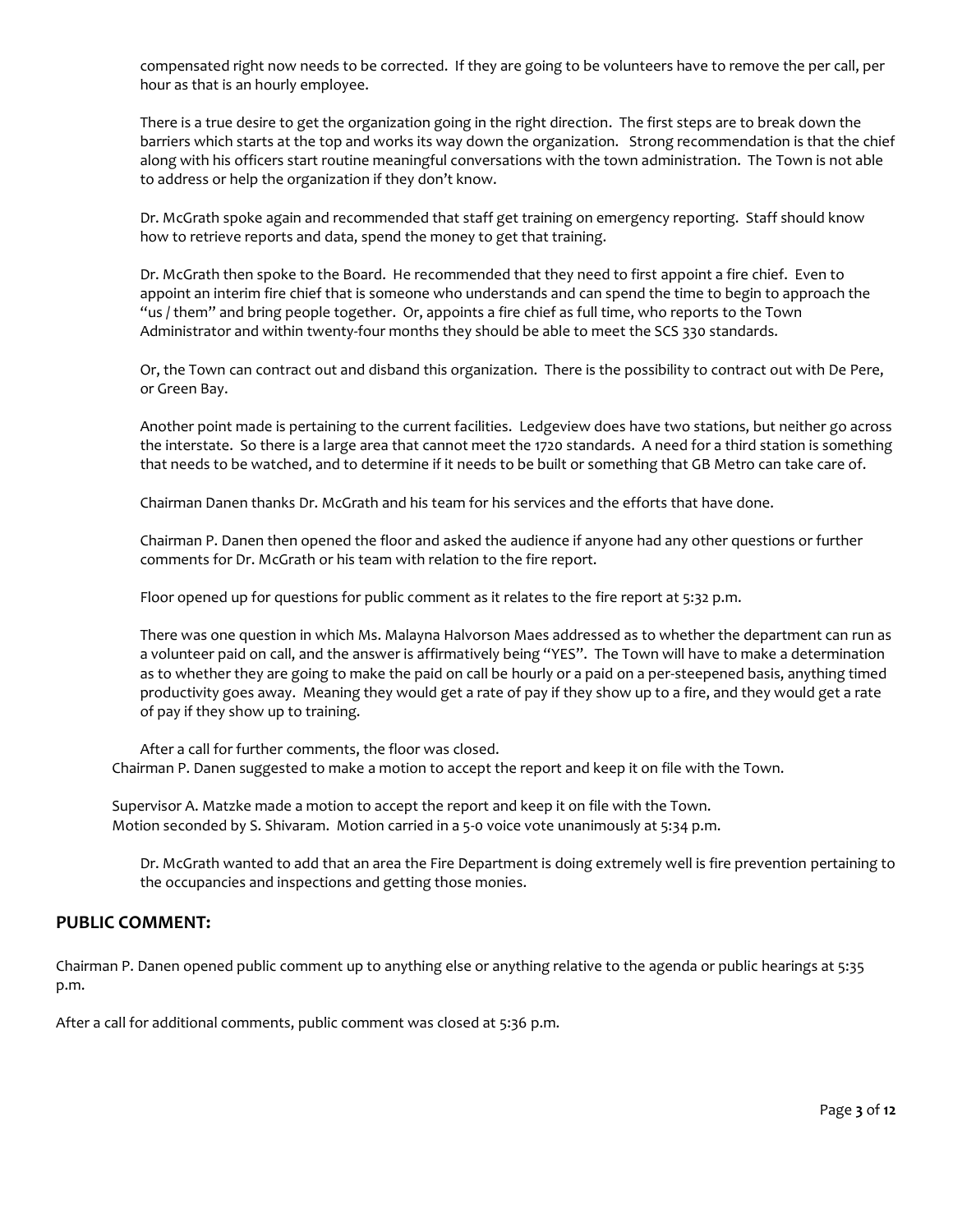# **PUBLIC HEARING:**

1. Notice is hereby given the Ledgeview Town Board will be holding a public hearing on the application for a **Class "A" Beer** and **Cigarette License** for: Indianhead Oil, LLC, Trade Name (dba) Holiday Stationstore #510 located at 1536 Silverstone Trail.

> The public hearing was opened by Chairman P. Danen at 5:36 p.m. After three calls for public comment, none were heard. Chairman P. Danen closed the public hearing at 5:37 p.m.

2. Notice is hereby given the Ledgeview Town Board will be holding a public hearing on the request by Dan Kaster (owner) to rezone approximately 1.377 acres of parcel D-289, 2700 block of Pine Grove Road, identified as Lot 2 on the following land division, from A-1 Agriculture – Farmland Preservation to R-R Rural Residential.

The public hearing was opened by Chairman P. Danen at 5:37 p.m.

Staff presented stating the petitioner is requesting to rezone Lot 2 from the AG-FP, Farmland Preservation District to the R-R, Rural Residential District. This rezoning request accompanies a Certified Survey Map (CSM) lot division request to split the existing 37-acre parcel into two lots:

- 35-acre lot for agricultural operations (Lot 1)
- 1.4-acre lot for residential use (Lot 2)

The rezone of Lot 2 is necessary since the land division will make the parcel less than the required 35 aggregate acres allowed in the AG-FP District and the non-farm residence will not be a permitted use.

After three calls for public comment, non were heard. Chairman P. Danen closed the public hearing at 5:38 p.m.

3. Notice is hereby given the Ledgeview Town Board will be holding a public hearing on the request by Dave Chrouser of Mau & Associates, on behalf of Michael Kane (owner) to rezone approximately 5.0 acres of parcel D-256, 4151 Dickinson Road, identified as Lot 1 on the following land division, from A-2 Agriculture to B-2 Business.

The public hearing was opened by Chairman P. Danen at 5:38 p.m.

Staff presented stating at its November 11, 2020 meeting, the ZPC approved a concept review for a 5-acre area (Lot 1) to be rezoned from the A-2, Agriculture District to the B-2, Business District and the remainder (Lot 2) to be rezoned from A-2 to the R-R, Rural Residential District. Lot 1, proposed to be rezoned to B-2, has a house, garage, two sheds and a barn o it currently. The petitioner stated that the barn will be immediately removed, but they plan to leave the other structures (including the residence) there for the time being.

This area has experienced the recent conversion of land from agricultural to residential and to a lesser extent commercial development. Public utilities have been extended to Copper Lane / Lime Kiln Road (about ¾ mile) to the north and are about 1/3 mile to the west. There is no timing on the extension of utilities, and there are some obstacles (reluctant adjacent property owners) to overcome, but it is some years off.

Chairman P. Danen made three calls for public comment, non were heard. Chairman P. Danen closed the public hearing at 5:39 p.m.

4. Notice is hereby given the Ledgeview Town Board will be holding a public hearing on the request by David Norwood (owner) for a Conditional Use Permit to allow a duplex to be converted to a condominium on parcel D-957, 2041-2043 River Point Court.

The public hearing was opened by Chairman P. Danen at 5:39 p.m.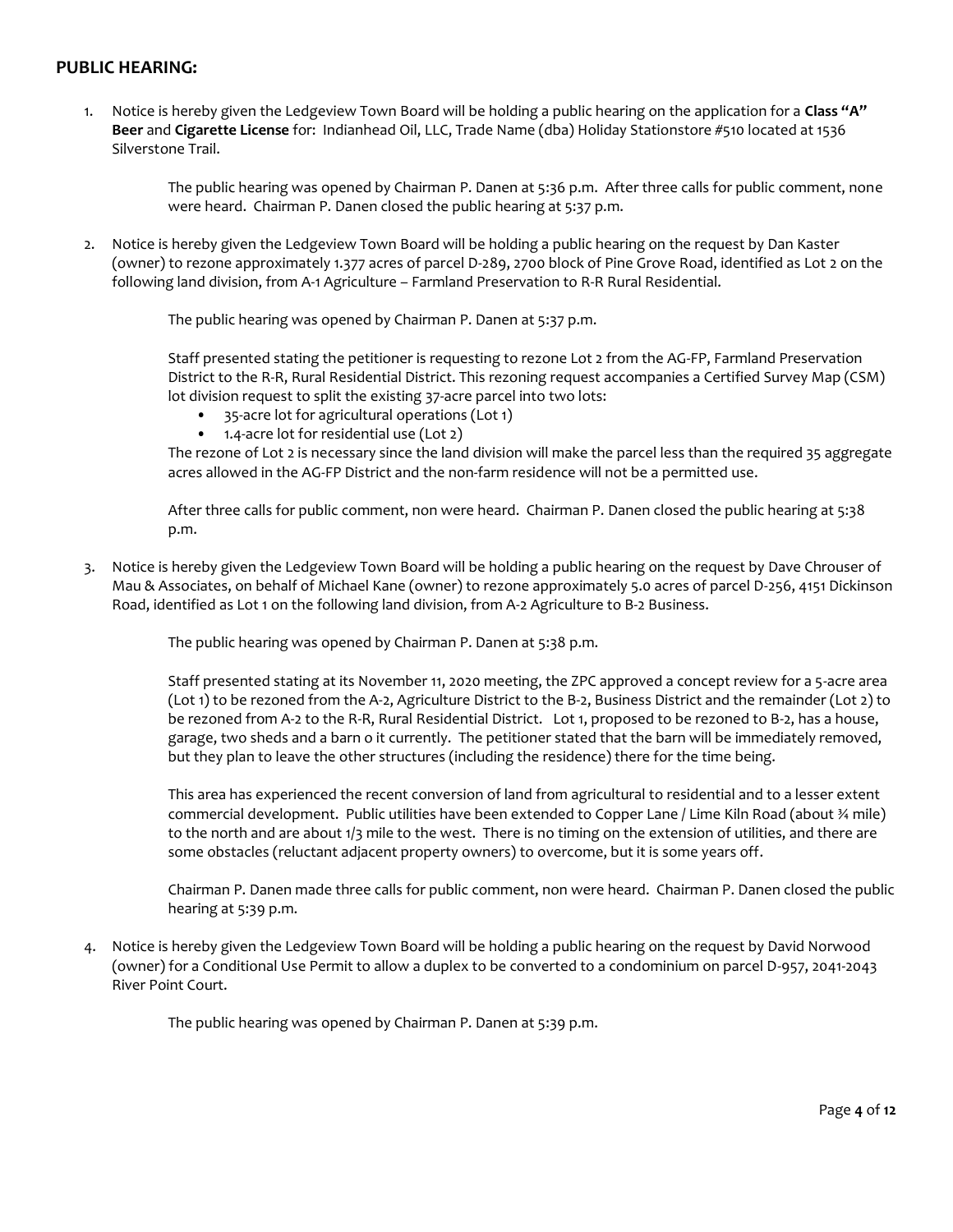The petitioner is requesting approval of a conditional use permit to convert an existing duplex into a zero lotline development. Nothing on the existing site is proposed to change. A condominium plat has been provided for simultaneous review.

Chairman P. Danen made three calls for public comment, non were heard. Chairman P. Danen closed the public hearing at 5:40 p.m.

# **ZONING & PLANNING:**

1. **Discuss and act on** recommendation from Zoning and Planning Commission on the request by Dan Kaster (owner) to rezone approximately 1.377 acres of parcel D-289, 2700 block of Pine Grove Road, identified as Lot 2 on the following land division, from A-1 Agriculture – Farmland Preservation to R-R Rural Residential.

> Staff presented stating the petitioner is requesting to rezone Lot 2 from the AG-FP, Farmland Preservation District to the R-R, Rural Residential District. This rezoning request accompanies a Certified Survey Map (CSM) lot division request to split the existing 37-acre parcel into two lots:

- 35-acre lot for agricultural operations (Lot 1)
- 1.4-acre lot for residential use (Lot 2)

The rezone of Lot 2 is necessary since the land division will make the parcel less than the required 35 aggregate acres allowed in the AG-FP District and the non-farm residence will not be a permitted use.

The ZPC recommend approval of the rezone part of the 2700 block of Pine Grove Road with conditions.

Chairman P. Danen requested a motion to approve.

Motion made by A. Matzke to approve the rezone of approximately 1.377 acres of parcel D-289, 2700 block of Pine Grove Road, identified as Lot 2 from A-1 Agriculture – Farmland Preservation to R-R Rural Residential with the following conditions listed from Zoning and Planning:

- 1. The proposed rezoning to the R-R District is consistent with the current zoning and development trends in the area.
- 2. The land is suitable for low-density, single-family residential use.
- 3. The proposed Zoning District conforms to the goals expressed in Chapter 2 and the planned land use illustrated on the Future Land Use Map of the adopted Comprehensive Plan.
- 4. Rezoning is conditioned on the approval and recording of the two lot CSM.

Motion seconded by M. Danen to approve. No further discussion. Motion carried unanimously in a voice vote, 5-0.

2. **Discuss and act on** recommendation from Zoning and Planning Commission on the request by Tory Collins, on behalf of Dan Kaster (owner) for a proposed land division of parcel D-289, 2700 block of Pine Grove Road, creating two lots.

> Staff presented with background stating that the petitioner is requesting the approval of a CSM to create two (2) lots from the existing 37 acre agricultural and forest lot. Lot 1 is proposed to be: 35 acres (1,540,474 sq. ft.) and Lot 2 is proposed to be 1.4 acres (60,000 sq. ft.), both with public street access off Pine Grove Road. This CSM also proposes to dedicate 0.7 acres (32,359 sq. ft.) to the public right-of-way in addition to maintaining its 12-foot-wide utility easement. The existing parcel is currently zoned AG-FP, Farmland Preservation. A rezone of Lot 2 to R-R, Rural Residential accompanies this application.

The ZPC recommend approval of the CSM with conditions.

Chairman P. Danen requested a motion to approve.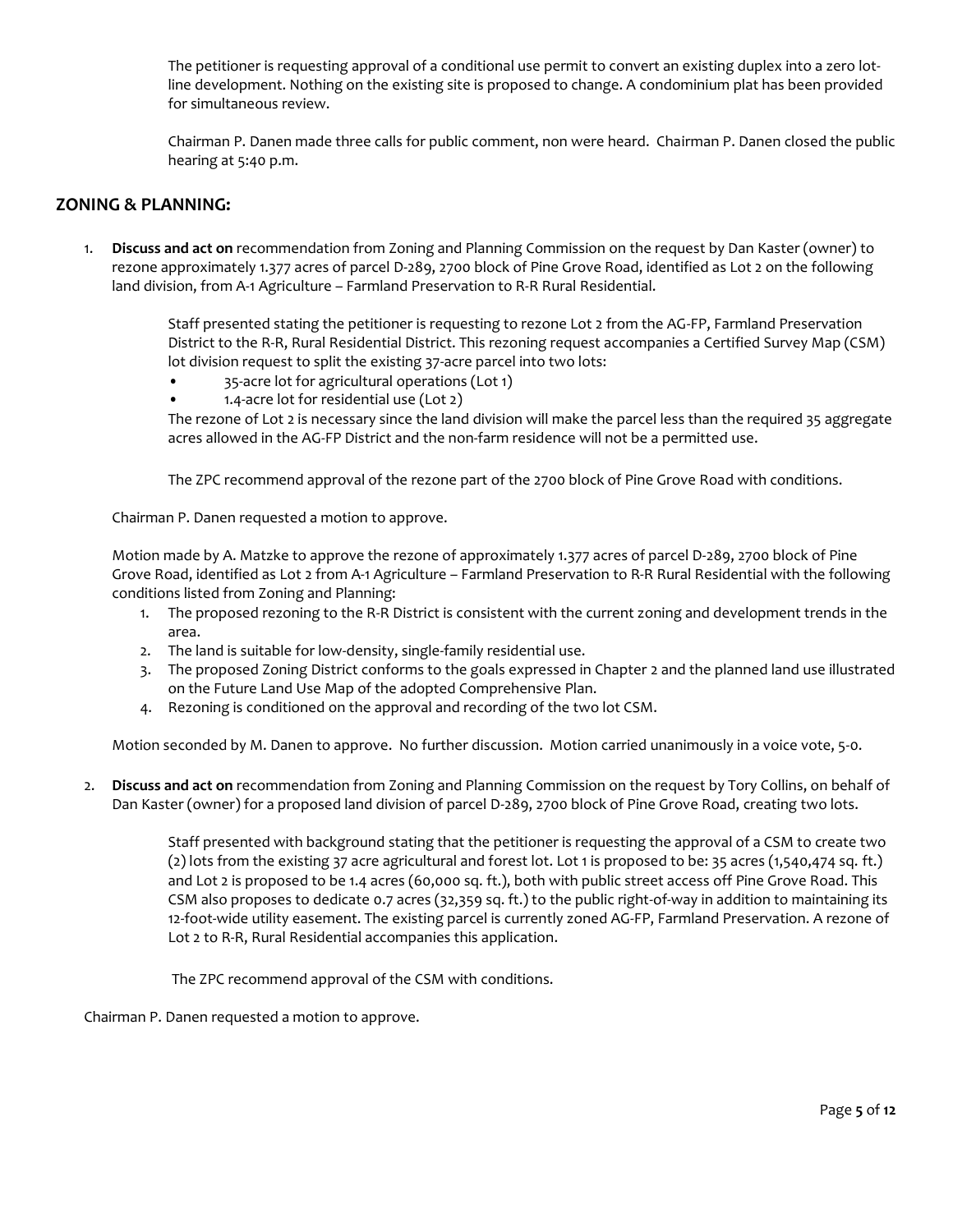Motion made by M. Danen to approve the CSM of the land division of parcel D-289, 2700 block of Pine Grove Road, creating two lots with the following conditions listed from Zoning and Planning:

- 1. Approval of rezoning Lot 2 to R-R Rural Residential.
- 2. All setbacks shall be denoted on the CSM. The required setbacks from the wetlands are required to be illustrated on Lot 2.
- 3. Add the following notations:
	- The County's required ESA language to be included in the notes on the CSM. "**Connection to municipal sewer and water shall occur within one year of availability."**
- 4. Transfer of the sliver of lands from parcel D-289 to D-290 with a CSM for parcel D-290.
- 5. Any technical corrections are required by the Town Engineer or Brown County prior to Town signatures

Motion seconded by R. Van Rossum to approve. No further discussion. Motion carried unanimously in a voice vote, 5-0.

3. **Discuss and act on** recommendation from Zoning and Planning Commission on the request by Dave Chrouser of Mau & Associates, on behalf of Michael Kane (owner) to rezone approximately 5.0 acres of parcel D-256, 4151 Dickinson Road, identified as Lot 1 on the following land division, from A-2 Agriculture to B-2 Business.

> Staff presented stating at its November 11, 2020 meeting, the ZPC approved a concept review for a 5-acre area (Lot 1) to be rezoned from the A-2, Agriculture District to the B-2, Business District and the remainder (Lot 2) to be rezoned from A-2 to the R-R, Rural Residential District.

> Lot 1, proposed to be rezoned to B-2, has a house, garage, two sheds and a barn on it currently. The petitioner stated that the barn will be immediately removed, but they plan to leave the other structures (including the residence) there for the time being.

> This area has experienced the recent conversion of land from agricultural to residential and to a lesser extent commercial development. Public utilities have been extended to Copper Lane / Lime Kiln Road (about ¾ mile) to the north and are about 1/3 mile to the west. There is no timing on the extension of utilities, and there are some obstacles (reluctant adjacent property owners) to overcome, but it is some years off.

ZPC recommended approval of the rezone with conditions.

Motion made by S. Shivaram to approve the rezone of approximately 5.0 acres of parcel D-256, 4151 Dickinson Road, identified as Lot 1 on the following land division, from A-2 Agriculture to B-2 Business with the following conditions listed from Zoning and Planning:

- 1. Conditioned on approval and recording of the two lot CSM for parcel D-256.
- 2. The Proposed rezoning to the R-R, Rural Residential District and B-2, Business is consistent with the current zoning and development trends in the area.
- 3. The lands are suitable for low-density single-family residential and commercial development at the intersection.
- 4. The proposed zoning districts conform to the goals of the adopted Comprehensive Plan and the land use illustrated on the Future Land Use Map.

Motion seconded by A. Matzke to approve. No further discussion. Motion carried unanimously in a voice vote, 5-0.

4. **Discuss and act on** recommendation from Zoning and Planning Commission on the request by Dave Chrouser of Mau & Associates, on behalf of Michael Kane (owner) for a proposed land division of parcel D-256, 4151 Dickinson Road, creating two lots.

> The petitioner is requesting the approval of a CSM to create tow (2) lots from the existing 15 acres agriculturally used parcel. Lot 1 is proposed to be: 5 acres (217,720 sq. ft.) and Lot 2 is proposed to be 10 acres (435, 682 sq.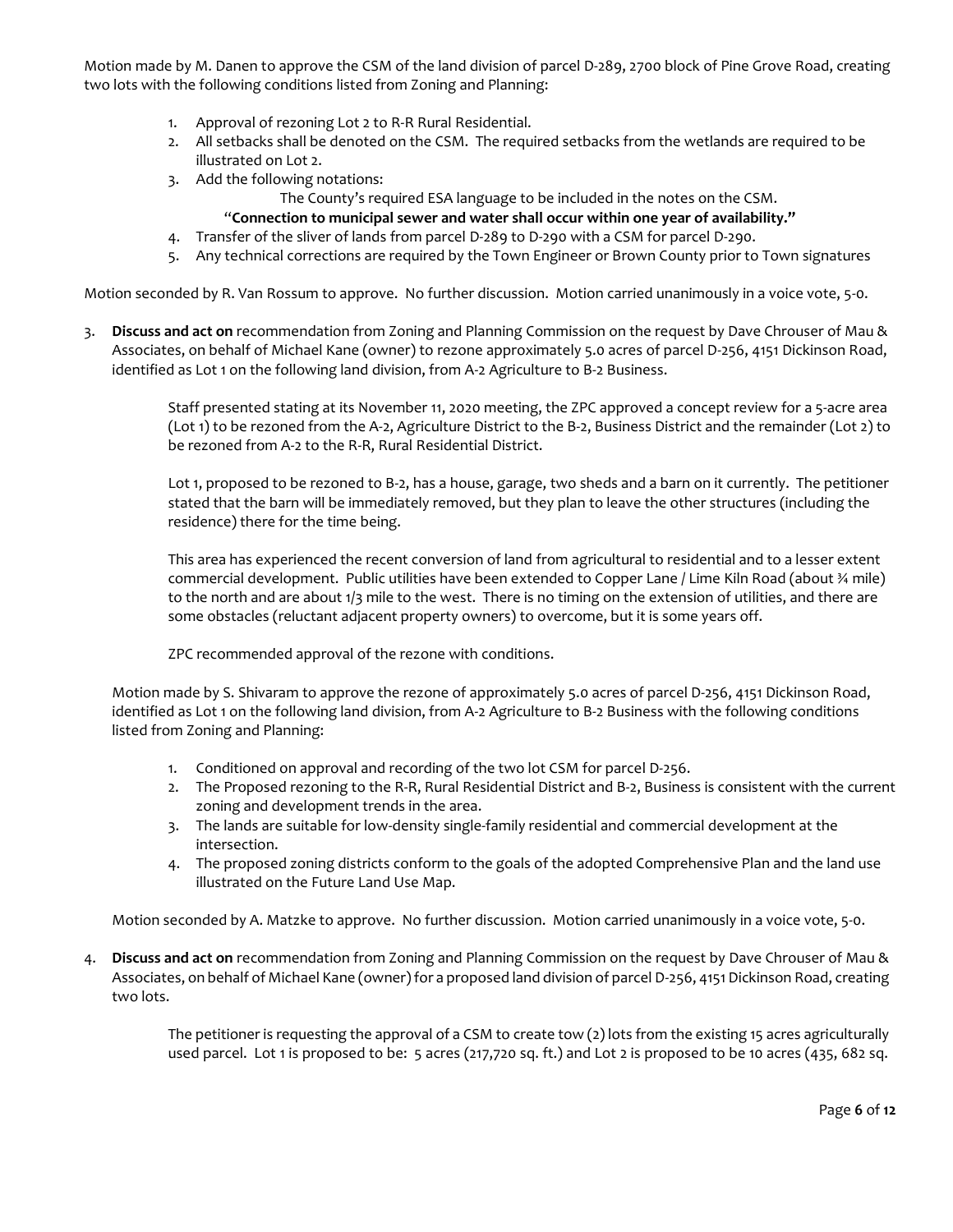ft.), both with public street access off Lime Kiln Road. A house, garage, barn and 2 sheds are located on the proposed Lot 1. The barn will be immediately removed.

The parcel is currently zoned A-2, Agricultural. Lot 1 is proposed to be rezoned to the B-2 Business District and Lot 2 is proposed to be rezoned to the R-R District and to continue its existing use.

ZPC recommended approval of the land division with conditions.

Motion made by R. Van Rossum to approve the CSM land division of parcel D-256, 4151 Dickinson Road, creating two lots, with the following conditions listed from Zoning and Planning:

- 1. Approval of the rezoning of Lot 1 to B-2 and Lot 2 to R-R, and recording of the CSM.
- 2. Razing existing accessory structures on Lot 1 with a change of use on Lot 1.
- 3. All setbacks shall be denoted on the CSM.

4. Notation added to the CSM stating:

- **"Connection to municipal sewer and water shall occur within one year of availability."**
- 5. Any technical corrections are required by the Town Engineer or Brown County prior to Town signatures.

Motion seconded by M. Danen to approve. No further discussion. Motion carried unanimously in a voice vote, 5-0.

5. **Discuss and act on** recommendation from Zoning and Planning Commission on the request by David Norwood (owner) for a Conditional Use Permit to allow a duplex to be converted to a condominium on parcel D-957, 2041-2043 River Point Court.

> The petitioner is requesting approval of a conditional use permit to convert an existing duplex into a zero lotline development. Nothing on the existing site is proposed to change. A condominium plat has been provided for simultaneous review.

> The adopted Comprehensive Plan specifies that the Town should "Provide for a mix of residential uses and housing types within neighborhoods…" While zero lo-line development is not specifically called out, the proposed conditional use meets the need to provide a product that is desired in the community. The proposed conditional use is consistent with the Plan.

ZPC recommended approval of the conditional use permit with conditions.

Motion made by A. Matzke to approve the CUP, Conditional Use Permit to allow a duplex to be converted to a condominium on parcel D-957, 2041-2043 River Point Court with the following conditions listed from Zoning and Planning:

- 1. Approval of the condominium plan and compliance with all conditions.
- 2. Recording of the Condominium Plat and Declarations with the Register of Deeds.

Motion seconded by M. Danen to approve. No further discussion. Motion carried unanimously in a voice vote, 5-0.

6. **Discuss and act on** recommendation from Zoning and Planning Commission on the request by Steve Bieda of Mau & Associates, on behalf of David Norwood (owner) for a proposed condo plat on parcel D-957, 2041-2043 River Point Court.

> The petitioner is requesting approval of a condominium plat to convert an existing duplex into a zero lot-line development. Nothing on the existing site is proposed to change. The parcel is currently zoned R-2, Residential District. The adjacent properties are also in the R-2 District and contain two-family dwellings. Condominiums and two-family dwellings are permitted by conditional use. The evaluation of the conditional use permit is a separate agenda item.

ZPC recommended approval of the Condominium Plat with conditions.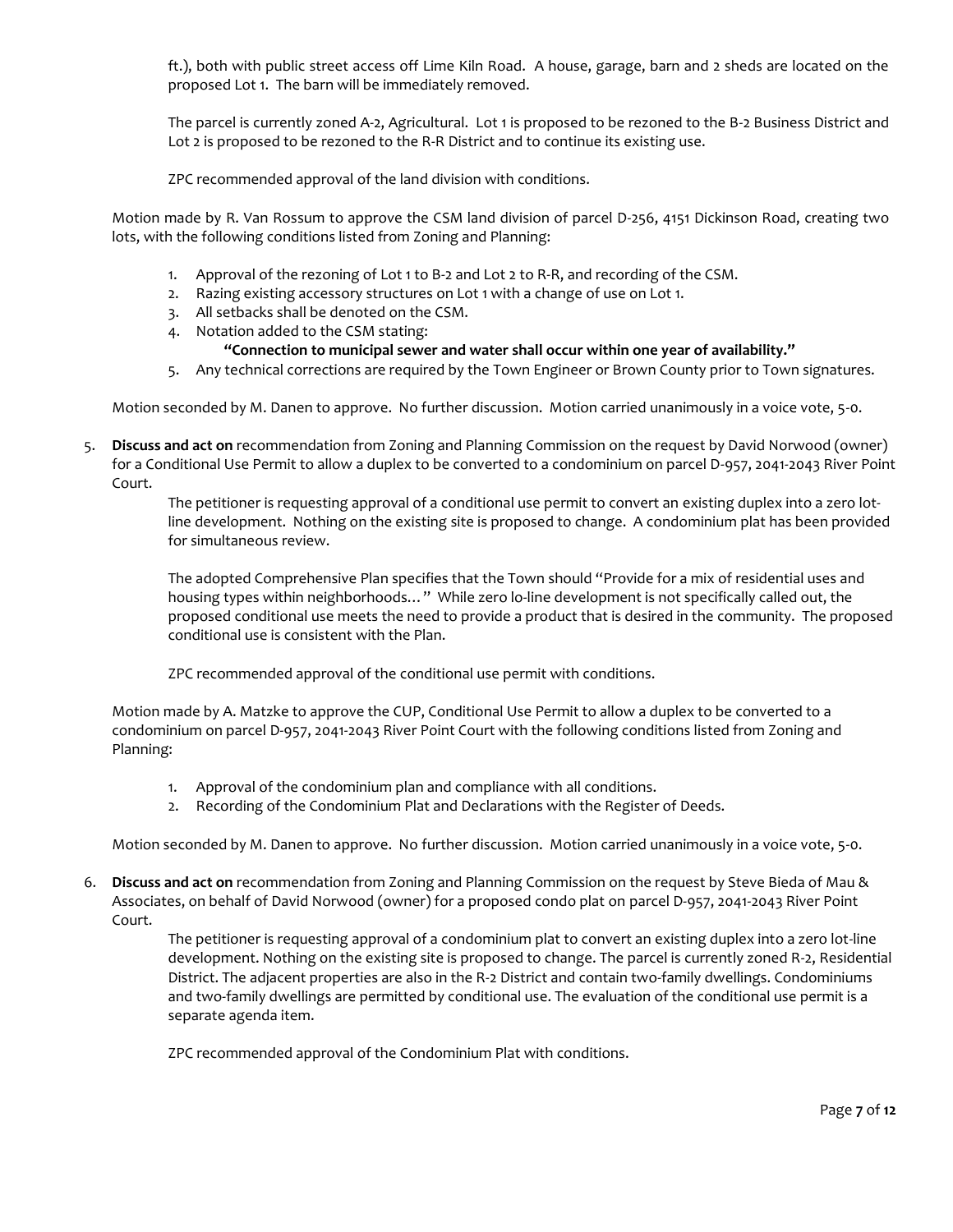Motion made by R. Van Rossum to approve the CSM proposed condo plat on parcel D-957, 2041-2043 River Point Court, with the following conditions listed from Zoning and Planning:

- 1. Illustrate location of sanitary and water service for each unit on the condominium plat.
- 2. Illustrate easements where necessary for water, sewer, and utility services on the condominium plat.
- 3. Provide all setbacks on the CSM.
- 4. Add a restrictive covenant on the condo plat which states:
	- "Building permits are limited to the development of zero-lot-line condos on Lots 1 through 2 inclusive, unless two adjoining lots are combined and used as a single lot for the construction of a single-family dwelling unit. In this case, an odd number of lots may not be left as a series of consecutive lots."
- 5. Add notes to the plat which states:

"When attached dwelling units are created, matters of mutual concern to the adjacent property owners, due to construction, catastrophe, and maintenance, shall be guarded against by private covenants and deed restrictions and the approving authorities shall not be held responsible for same."

"There shall be a common wall. Wherever improvements abut on the common boundary line between adjoining units, there shall be a two-hour fire wall running from the lowest floor level, including the basement if it is the common wall, to the underside of the roof sheathing. Such basement walls, if any, shall be waterproof masonry."

6. Any technical corrections required by the Town Engineer and Brown County.

Motion seconded by S. Shivaram to approve. No further discussion. Motion carried unanimously in a voice vote, 5-0.

## **OLD BUSINESS:**

1. Continued discussion on Large Bulky Item Drop Off.

The Town had previously approved completing a one-day bulk and electronic drop-off at our Public Works Facility located at 1915 Scray Hill Road with evaluation by staff to address future needs and new information upon completion.

Staff was also requested to put information together for resident's current options with Harter's and Brown County and post it on our website, newsletter and Facebook. This has been completed.

Ledgeview currently contracts with Harter's for our garbage and recycling collection. In addition to that, Harter's also offers bulk garbage collection every other week on Tuesday's for residents. The fees are as follows: large furniture \$40, non-Freon appliances \$40, Freon appliances and electronic items \$60. There are discount rates provided if the resident has multiple items. Discounts vary on what items are being disposed of and how much. In order to receive this service, residents need to call Harter's direct and Harter's will work with the resident on pickup date and invoicing. Staff reached out to Harter's and requested the amount of residents that called and utilized the bulk waste pickup – which was a total of 55 parcels. They did have approximately fifteen residents that called to ask about it but refused services as the cost was too high.

Residents also have the option to take their large bulky items and Freon appliances directly to the Brown County Transfer Station. The minimum dumping fee for solid waste is \$23.00 for up to 880 lbs. Electronic devices can be delivered to Brown County Hazardous Material Recycling Site, in which the costs vary based on item and per pound for larger devices.

Staff reached out to the City of De Pere to look at the financial impact of having a join large bulky drop off site which would be approximately \$27,000/year to the sanitation impact fees. That would increase the rate approximately \$11 per parcel.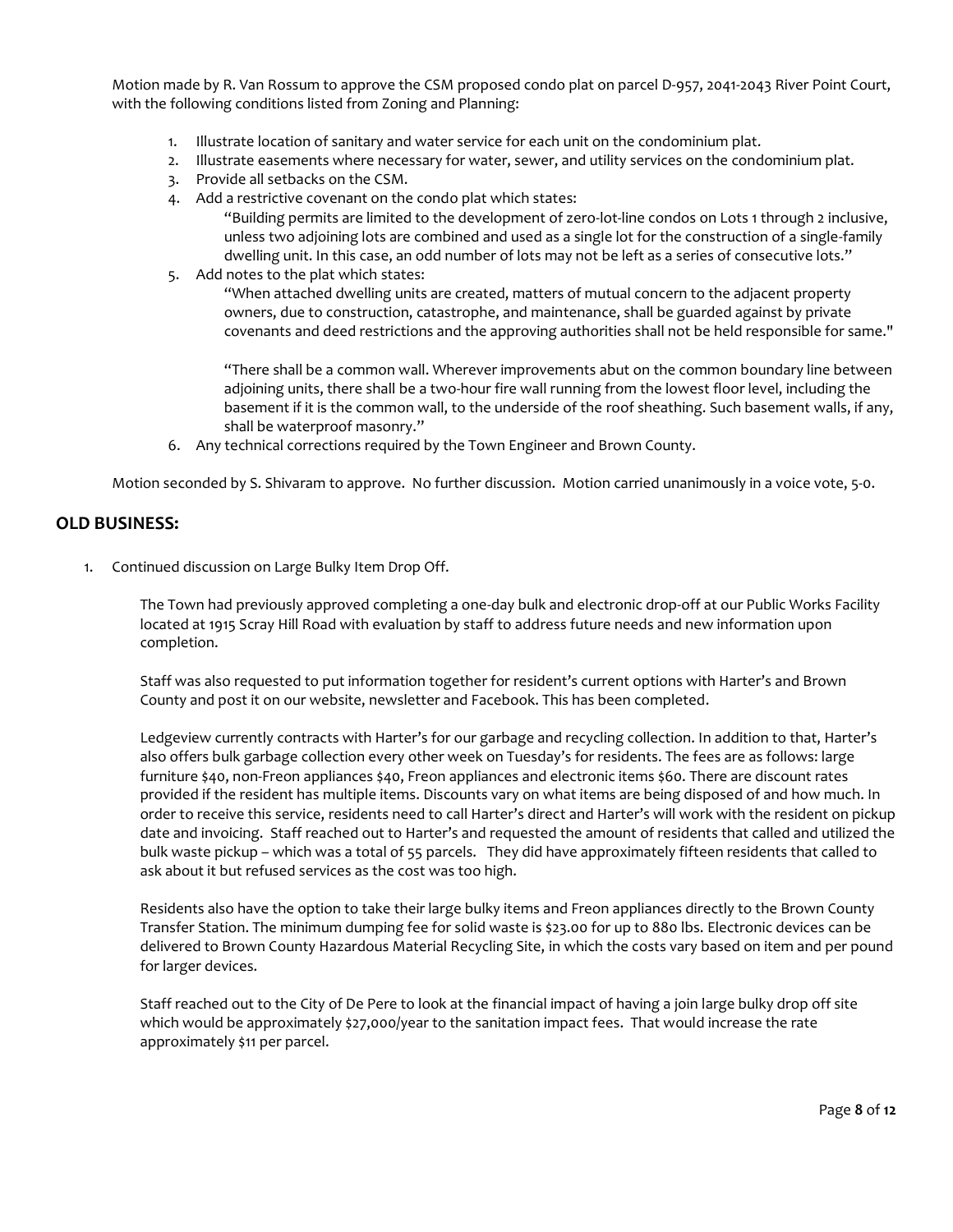Staff also figured out the financial impact if the town staff were to do the bulky item pickup throughout the Town by utilizing the City of Green Bay's equipment (free of charge). The caveat to that is that if anything were to happen to their vehicles it would be the Town's responsibility to fix; and the trucks are very old. Between staff wagers, diesel fuel, the solid waste disposal fee and equipment repair, the projected cost is approximately \$5,140.

Staff recommends completing a one-day collection in Ledgeview at the Public Work Facility in April and October of 2022. This will allow staff to evaluate the future needs of this service and have a better understanding of the cost associated to offer this service.

Chairman M. Danen proposed another option which is to go with De Pere who has their site open two days a week, and allow Ledgeview residents to pay and have us use their facility, by possibly buying a pass. Chairman M. Danen did not like the idea of having four Saturdays in a row as he doesn't like limiting the residents to a set amount of time.

Decision to be tabled for next meeting after getting De Pere's info.

## **NEW BUSINESS:**

1. Request for approval of "Class A" (Beer – off premises) alcohol retail license for Indianhead Oil, LLC, Trade Name (dba) Holiday Stationstore #510, 1536 Silverstone Trail.

Staff presented stating that this is a new 24-hour gas station. Corporate owner, Indianhead Oil, LLC, submitted all appropriate paperwork and met all requirements. Recommends approval.

This application goes along with Items No. 2 and 3 under New Business.

Chairman P. Danen suggested voting on items #1, #2 and #3 simultaneously.

Motion made by R. Van Rossum to approve the "Class A" Beer Alcohol License, and Tobacco License, along with approving Paul Perlewitz as the Agent for the Holiday Stationstore #510 located at 1536 Silverstone Trail with no conditions.

Motion seconded by S. Shivaram. No further discussion. Motion carried unanimously in a voice vote, 5-0.

2. Request to appoint Paul Perlewitz as Agent for Holiday Stationstore #510, 1536 Silverstone Trail.

Approved with items number 1 & 3 of New Business simultaneously.

3. Request for approval of Cigarette License for Indianhead Oil, LLC, Trade Name (dba) Holiday Stationstore #510, 1536 Silverstone Trail.

Approved with items number 1 & 2 of New Business simultaneously.

4. Approve Resolution 2021-13: Approving the Use of Sixty-Foot Roadway Right-of-Ways in the Stone Fence Preserve Subdivision.

> In order to certify our roadways mileage with the State anything under sixty feet of right-of-way needs to be approved by the State. Resolution needs to be approved for this subdivision so the Town can submit that to the State.

Motion made by S. Shivaram to approve Resolution R-2021-13. Motion seconded by M. Danen. No further discussion. Motion carried unanimously in a voice vote, 5-0.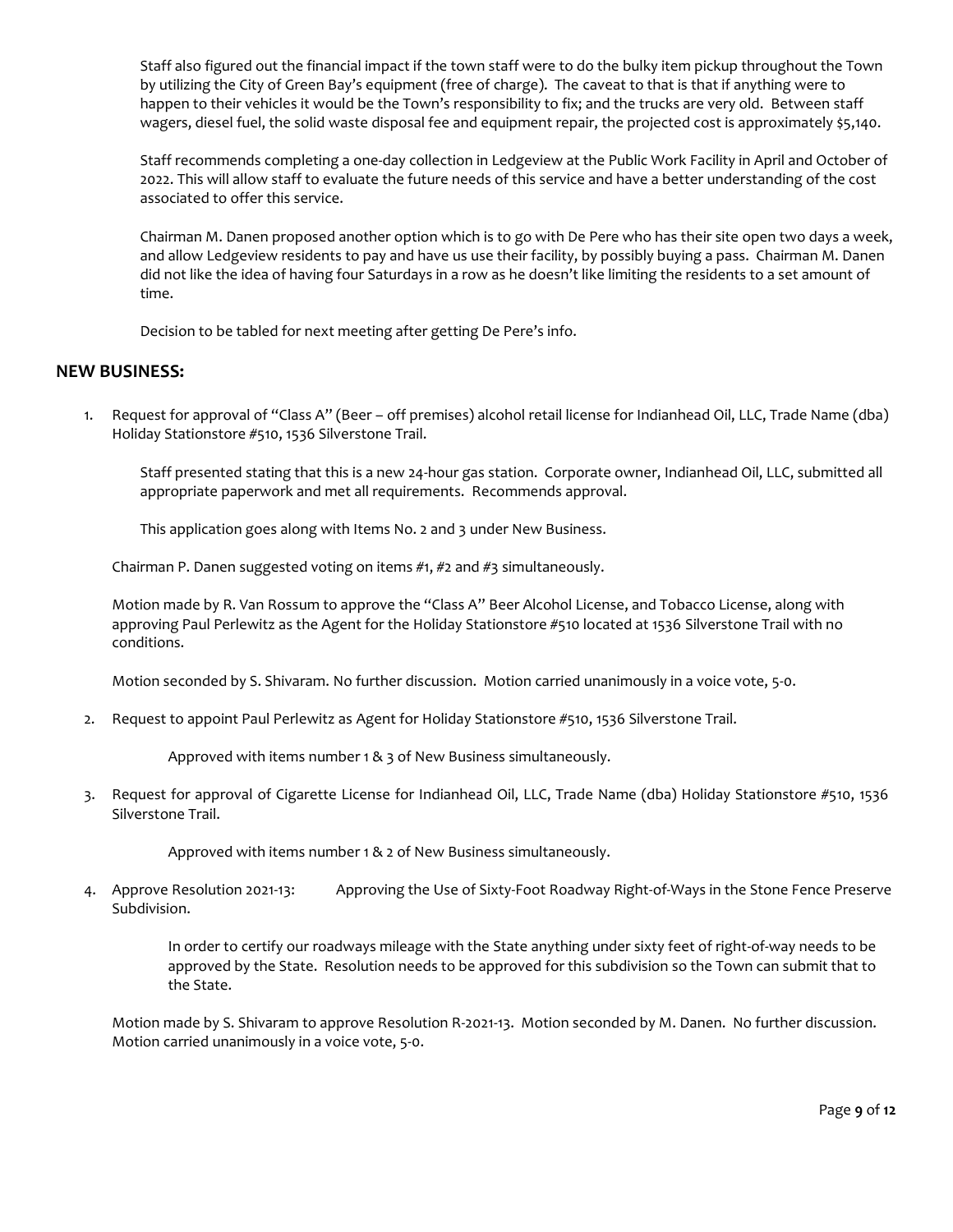5. Approve Resolution 2021-14: Authorizing the Issuance and Sale of \$4,630,000 Taxable General Obligation Refunding Bonds, Series 2021C.

> Staff presented stating this is the refinancing for the 2018 bond for TID No. 2's debt issue, which was anticipated and is a planned refinancing. The first four years we are under 1% interest which is amazing in that sale. Because we did so well, they had to change the dollar amount to \$4,640,000. Any additional monies will go towards paying the debt back.

Motion made by A. Matzke to approve Resolution R-2021-14. Motion seconded by S. Shivaram. No further discussion. Motion carried unanimously in a voice vote, 5-0.

6. Approve Resolution 2021-15: Resolution Authorizing the Issuance and Sale of \$6,420,000 General Obligation Refunding Bonds, Series 2021D.

> Staff presented stating the actual dollar amount is \$6,160,000 as we sold over par. We had a premium so large they had to lower the amount otherwise we would get in trouble with the SEC. This is nontaxable because of the projects funded by this amount. The interest rate is 2%.

Motion made by R. Van Rossum to approve Resolution R-2021-15. Motion seconded by M. Danen. No further discussion. Motion carried unanimously in a voice vote, 5-0.

7. Approve Resolution 2021-16: Approving Election Map and creation of 11th Ward from Census.

Staff presented stating that there is a need for an 11<sup>th</sup> ward because within the past ten years there has been a 27% growth in population. While following the State's statutes and guidelines, a town's ward is not allowed to have a population over 1,000. Based on the results of the 2020 census, and where the census blocks are in accordance to ward boundary lines, it was impossible to keep the town at ten wards.

Motion made by M. Danen to approve Resolution R-2021-16, Town's Election Map. Motion seconded by S. Shivaram. No further discussion. Motion carried unanimously in a voice vote, 5-0.

8. Approve Resolution 2021-17: Confirming the Install of Sidewalks Along Dollar Road.

Staff presented stating that within our Capital Improvement Plan for 2022 and 2023, listed as one of its projects was to install curb, gutter and sidewalks along Dollar Road, to match the sidewalks in nearby subdivisions. We are able to get extra points in relation to this grant if we have a resolution supporting those additional sidewalks.

Depending on the rating of our application we would possibly be able to get 50% or 90% of the project costs covered.

Motion made by A. Matzke to approve Resolution R-2021-17 Confirming the Install of Sidewalks Along Dollar Road. Motion seconded by M. Danen. No further discussion. Motion carried unanimously in a voice vote, 5-0.

### **ORDINANCES:**

None.

## **PROPOSED BUDGET WORKSHOP SESSION:**

1. The Town Board will be conducting a workshop session with staff to review the 2022 proposed budget and the final 2022 Capital Improvement Plan. Budget items review are for discussion only.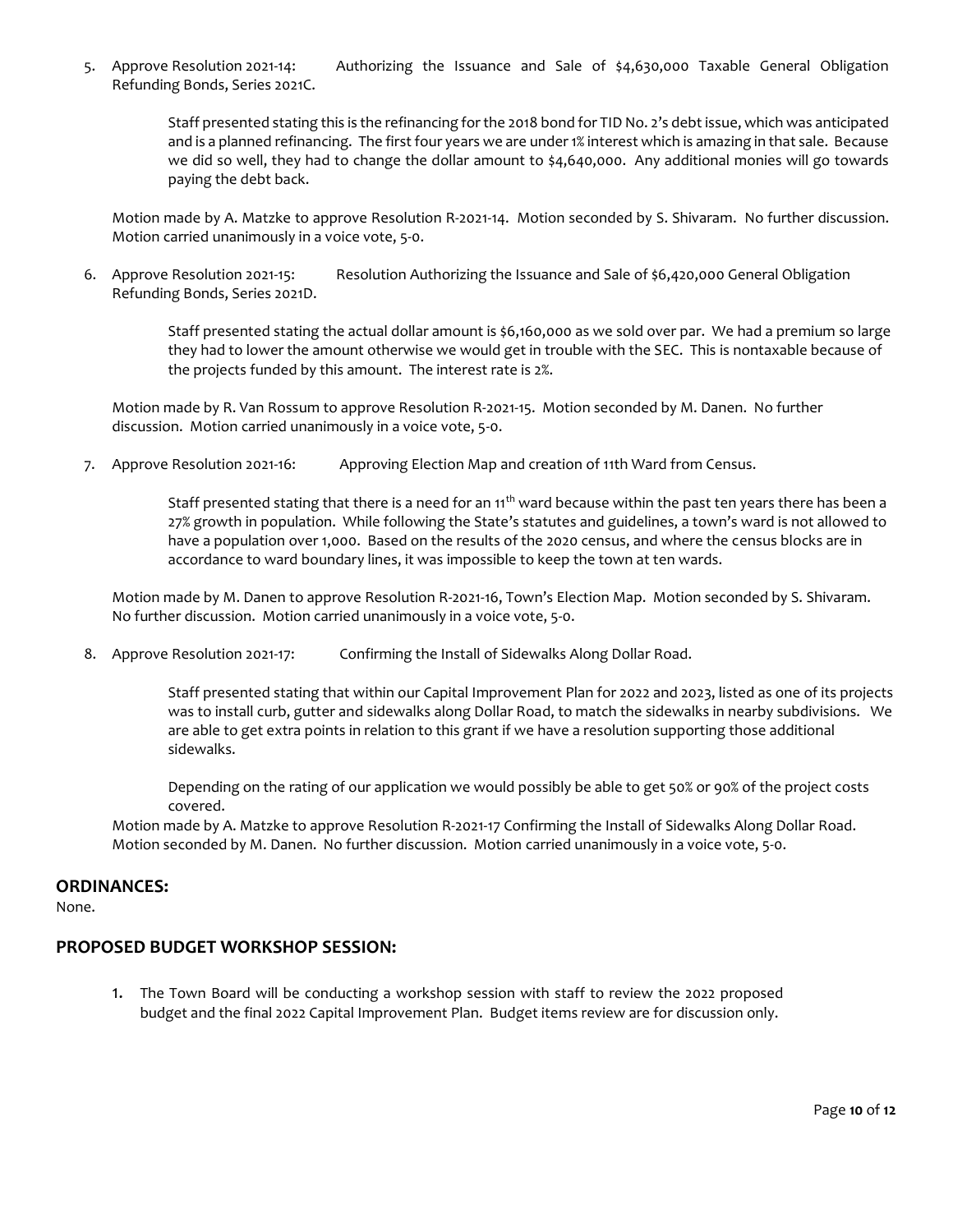Staff presented explaining our projected levy is \$3,690,189 which is divided by our assessed value gets us the projected Mill Rate amount which is approx. \$3.586 which is an increase of \$0.286.

Chairman P. Danen explained for the new members on the board, that the Town Board would be able to raise taxes at most, \$3.994, which is based on our debt and the amount of levy that the DOR allows us.

With population growth there comes additional services and infrastructure that is needed. Chairman P. Danen stressed the need that eventually we may have to look at performing some of the contracted services ourselves, i.e. snowplowing. Does not like being at the whim of our contractors.

The County is lowering their mill rate \$0.26; De Pere School District is lowering their mill rate \$0.70, Green Bay School District is lowering their mill rate \$0.73, meaning overall it will drop off \$0.90 per 1,000.

Town staff is proposing an increase of \$0.28, which would still be lowering residents tax bills.

Supervisor A. Matzke really appreciates the CIP that was presented. Asked if going forward it could be presented in a way that would help him have a better understanding with regards to the future projects in having that correlate with the mill rate.

Staff advised that they were already looking to engage in a consultant for 2022 to help work out a strategic plan and to incorporate it with our CIP for that exact reason.

Proposed garbage charge is proposed to go from \$165 up to \$180. This is to cover the increased fees from Harters and Brown County Port and RR raised their fees per ton.

Discussion was had amongst the board to decide how much to put the Stormwater rate.

Staff explained the next steps in the budgeting process. Going forward, if the Town Board approves the \$3.586 rate, the Treasurer will then go forward with getting the numbers needed from the State in getting the assessed value what it actually will be. The trash and stormwater will then be put in a 'per parcel list' that will then be sent off to the County to be put on the tax bill.

### **REPORTS:**

#### **Administrator:**

• Written report as submitted

**Clerk:**

- Continue with WEC training.
- Look into providing campaign packets for Supervisors R. Van Rossum and M. Danen who will be up for reelection.

#### **Zoning and Planning**:

• Enforcement issue with the demo of the former nursing home on Dickinson. Chairman P. Danen suggested giving them a deadline for to have it complete by the end of the month.

#### **Developer:**

• Finishing up certification for the Department of Revenue finalizing the TID No. 1 Amendment No. 2

**Fire Chief:**

• Pub Ed classes being rescheduled

### **Treasurer:**

• Written report as submitted